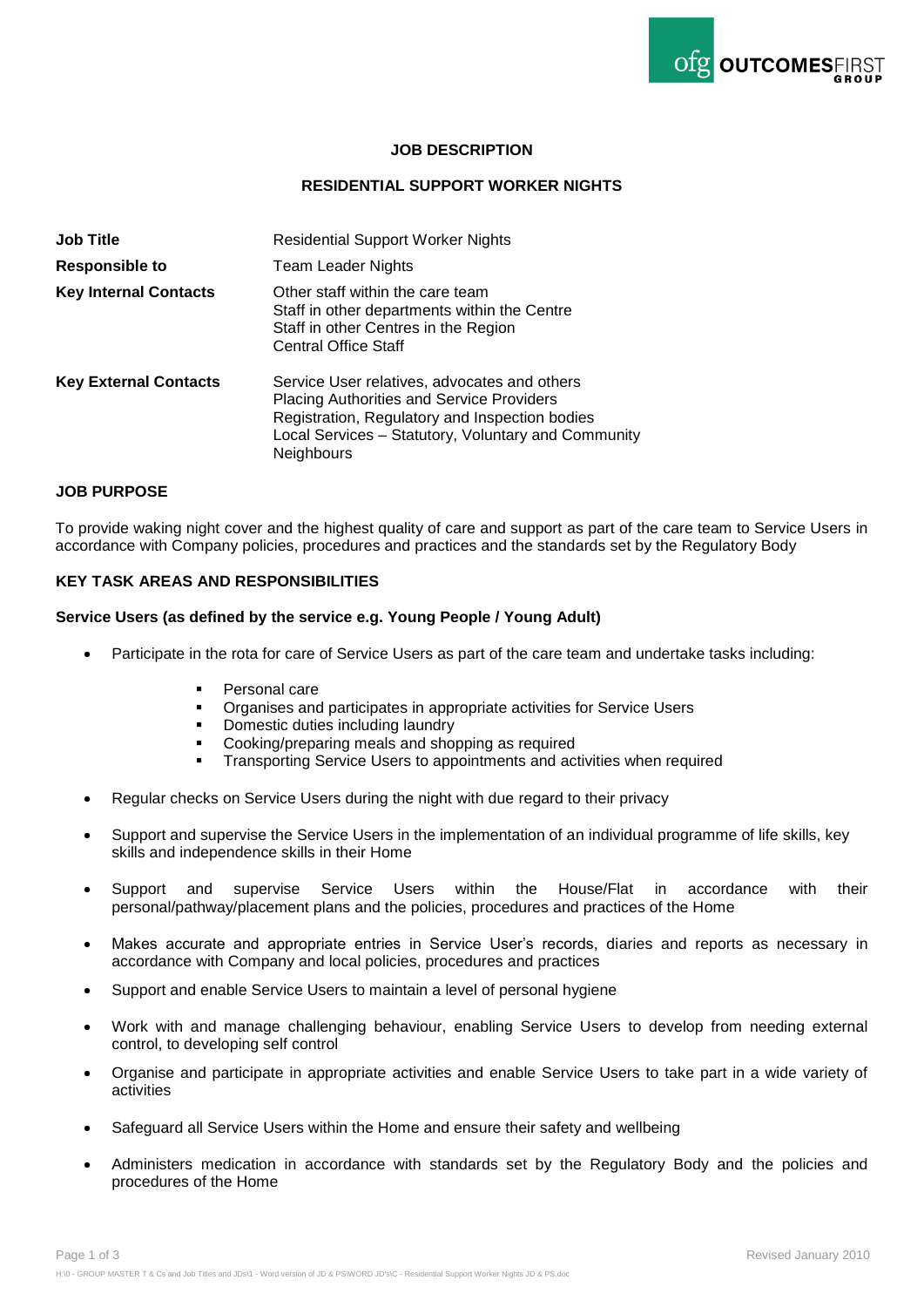- Ensure that all Service User's personal financial transactions are recorded and administered in accordance with individual placement agreement, and Company and Regulatory Body policies and procedures as required
- Ensure that all the relevant personal/pathway/placement plans for Service Users are in place, accurate, up to date and are adhered to
- Work positively and effectively with relatives, advocates and others involved with Service Users
- Communicate effectively with education staff to ensure a consistent approach and to provide a daily link between School and Home
- Support Service Users with completing and returning homework as and when required
- Liaise with staff from other departments to provide a consistent approach to all aspects of Service User care

### **General**

- Ensure awareness that the service operates to agreed budgets and contribute to keeping within these budgets as instructed
- Exercise vigilance in respect of Health and Safety and promptly report all hazards and/or remedying them where appropriate. Undertake all duties in a manner calculated to minimise or avoid unnecessary risks, personally or to others
- Reports issues and/or incidents relating to staff and Service Users that have arisen in the night promptly to the relevant Line Manager or appropriate person
- Operate at all times in accordance with Company policies and procedures, with particular reference to Safeguarding, Child Protection, Whistleblowing, Complaints and Representations and Behaviour Policies
- Participate in training and take responsibility for personal development
- Participate in team meetings, supervisions and annual reviews in accordance with Company policy and the standards set by the Regulatory Body
- Work to promote the Centre/School as a valued, professional asset within its community and conduct themselves at all times in a manner that reinforces this image
- Ensure that all actions are in the interests of the Service Users and the Company
- To work to and exhibit the POSITIVE values of the Company and maintain standards of behaviour in accordance with Company policies, procedures and practices
- To carry out any other reasonable and relevant duties as required